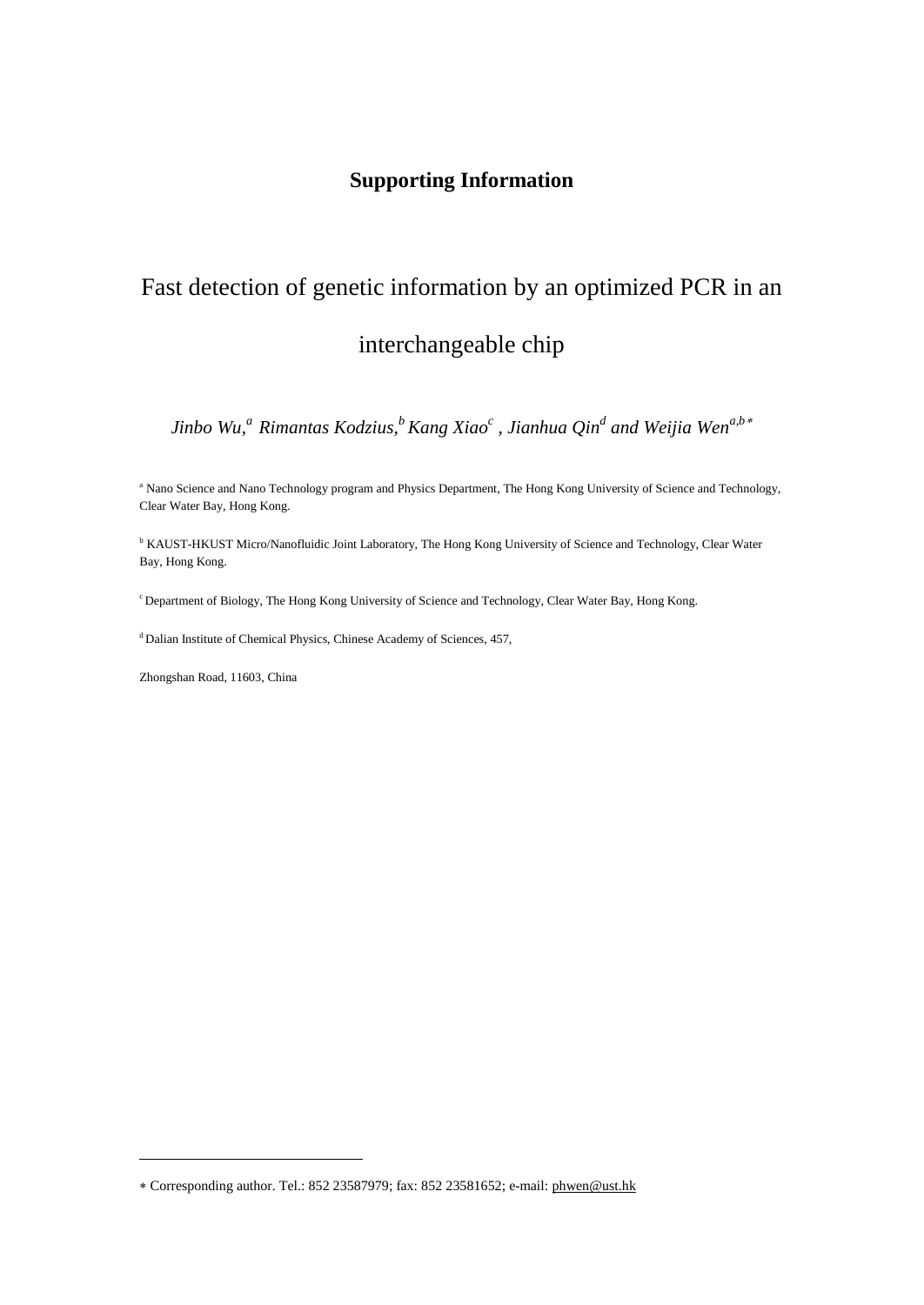#### **Cycling Temperature, Time, and Cycle Number Considerations**

Given our plan to amplify short DNA fragments, we determined to keep the amplification time to the minimum. In fact, high-speed polymerases can amplify a 50 bp fragment in less than one second. Since DNA polymerase is active over a wide temperature range, we are able to merge the extension step (usually performed at 72 °C) with the annealing step to realize two-temperature PCR for microfluidic applications.

Usually in microfluidics, it is desirable to minimize the difference between the  $T_a$  and the Td in order to shorten the heating and cooling times. Moreover, a very low  $T_a$ might lead to undesirable amplification products. Therefore, the  $T_a$  should be kept no lower than usual ~55 °C. Besides, the annealing time can be reduced to a very short span. For the current experiment, we were interested in amplifying short DNA fragments and high-speed polymerases performed extreme high productivity, 20 seconds for the combined annealing/extension step. In addition, it is preferable also to keep the Td as low as possible which allows for a wider choice of material for chip production while the denaturing time is needed to be extended. It is known that a longer denaturing time, certainly, is helpful for amplification of specific DNA from complex human bodily fluids such as saliva as well as the activation of a hot-start DNA polymerase. Based on these considerations, a 20 seconds denaturation step should be sufficient. By minimizing the denaturing time, it is possible to shorten the total assay time even further.

Desiring PCR conditions suitable both for conventional and real-time PCR, we decided to allow the PCR reaction to amplify the DNA, providing most of the expected product without any side products. We chose 35 cycles, as this is enough to amplify even from thousands of molecules for a signal detectable on agarose gel. In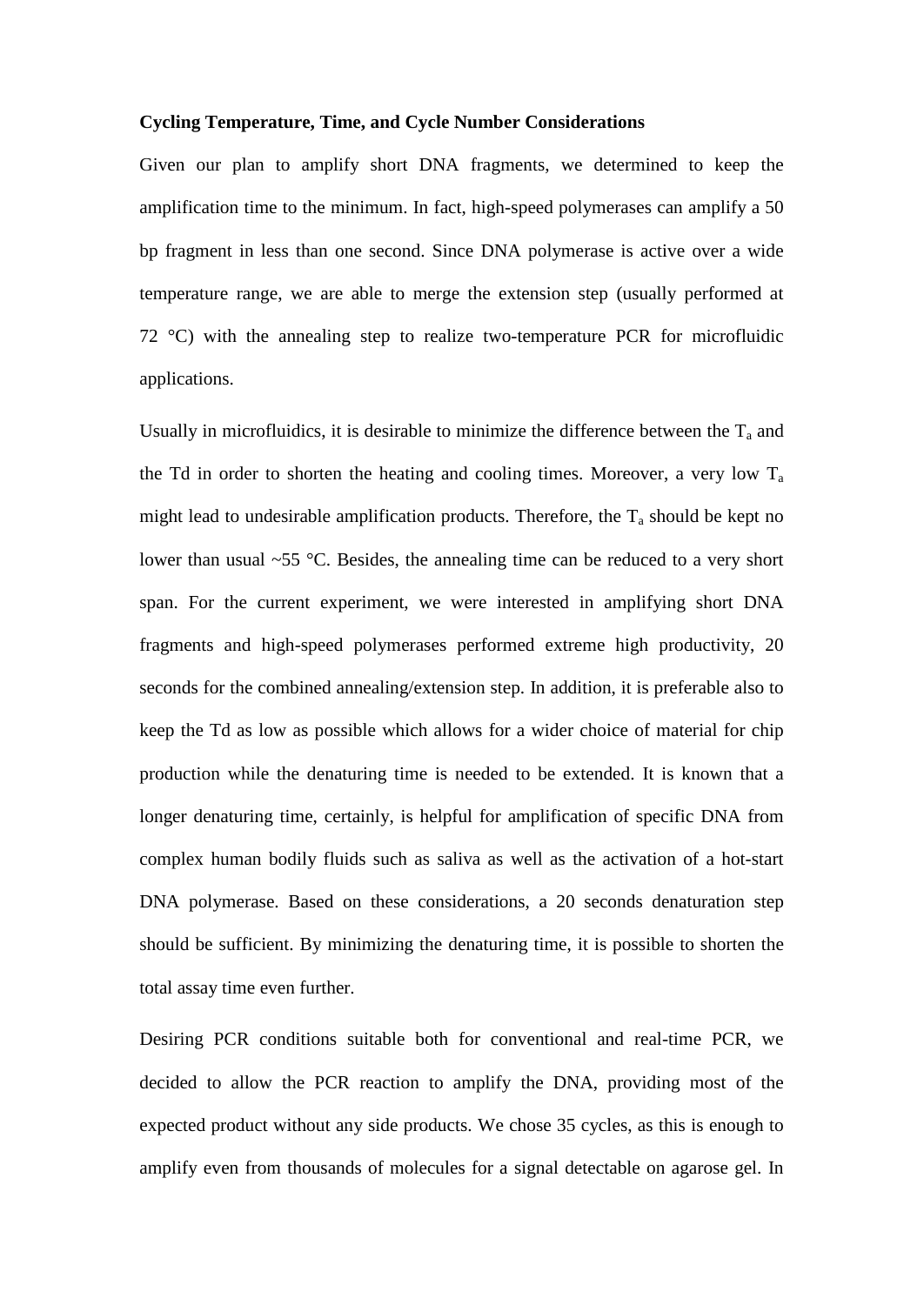the course of 35 cycles, the DNA polymerase is exposed to 700 seconds (<12 minutes) of high  $T_d$ : that is, 3-fold less time than the half-life of ExTaq at 95 °C (35 minutes). The cycle number can be further reduced to shorten the total PCR time, especially for high-template-number PCR or real-time PCR detection.

The final PCR was set up for a  $T_d$  of 20 seconds, a  $T_a$  of 20 seconds, 35 repetitive cycles, and individual  $T_d$  and  $T_a$  optimizations for each primer pair. The temperature optimization was done on bench thermocycler using 96 well PCR plates.

#### **Reaction components considerations**

Magnesium ions, as enzymatic co-factors, form soluble complexes with dNTPs and promote their hybridization. Magnesium facilitates the annealing of the oligo primer to the template DNA by stabilizing the oligo-template interaction. It also stabilizes the replication complex, which consists of polymerase with a template primer. Overall,  $Mg^{2+}$ , included in the PCR mixture, stabilizes dsDNA and raises the melting temperature  $(T_m)$ . However, excessive amounts of  $Mg^{2+}$  lower specificity and can indirectly promote the formation of non-specific products; this effect is roughly comparable to the result of lowering the  $T_a$ . Insufficient  $Mg^{2+}$ , in contrast, will lead to low productivity. There is also the potential to lose  $Mg^{2+}$  ions because of the adsorption by negatively charged walls (such as  $SiO<sub>2</sub>$ ). Therefore, we decided to incorporate into the PCR reaction a higher limit of  $MgCl<sub>2</sub>$ , 3.5 mM, in order to ensure that free  $Mg^{2+}$  ions remain available for DNA polymerase.

The dNTP concentration should be balanced in such a way that still-free  $Mg^{2+}$  ions remain in the solution. The usual dNTP concentration is between 40 μM and 200 μM. For longer PCR fragments a higher dNTP concentration is preferred. Excessive dNTP concentrations can inhibit the PCR, preventing the formation of product. However, concentrations up to 400  $\mu$ M for each dNTP have been reported to work adequately.<sup>1</sup>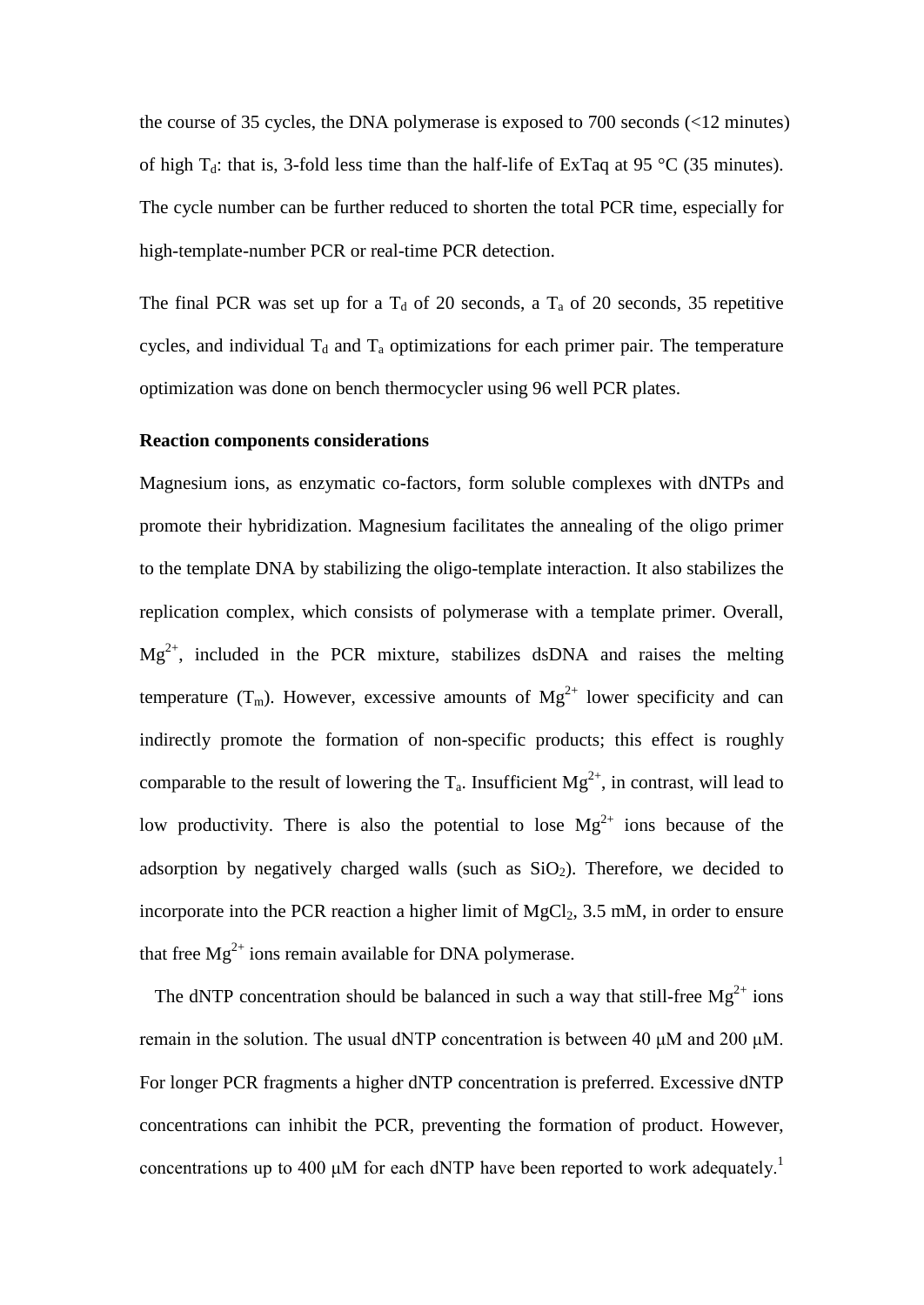Therefore, we set the dNTP concentration for amplifying short PCR fragments to 200 μM.

There are a few commercial polymerases with high extension speed. To see if there was any difference in amplification using different DNA polymerases, we tested CMV primer pairs CMV368F & CMV409R (71 bp) and CMV74F & CMV409R (364 bp) with four different polymerases and their corresponding buffers (Supplemental Figure S2) including the normal-speed polymerase ExTaq (Takara Bio Inc.), and the other three higher-speed and hot-start polymerases: Phire polymerase (Finnzymes), SpeedStar HS (Takara Bio Inc.) and KAPA2G (KapaBiosystems). Kapa2G Fast HotStart polymerase is a hot-start polymerase with a recommended one-second total extension time for amplicons <1 kb (speed ~1000 bp/second). SpeedStar HS DNA polymerase is a hot-start PCR enzyme with a speed of 100 bp/second. Phire is a hotstart polymerase with a speed of 50 bp/second. ExTaq is a non-hot-start polymerase with a speed of ~20 bp/second. The T<sub>d</sub> was set to 91 °C and the T<sub>a</sub>, to 71 °C. As expected, Kapa2G Fast HotStart polymerase produced most of the product. Although the PCR-product amount for the amplified 71 bp DNA fragment was similar between the standard ExTaq and the three high-speed polymerases, the difference for the amplified 364 bp fragment was obvious. Here, more PCR product was produced by the higher-speed polymerases than by ExTaq, which could be explained by the fact that ExTaq is a non-hot-start DNA polymerase.

The optimal amount of polymerase is dependent on the template size and type. We decided to use the recommended by manufacturer  $0.025$  U/ $\mu$ l amount of polymerase in our experiments. This concentration ensured a clean product with no background.

N, N, N-tri-methyl-glycine (betaine) lowers the Tm of DNA by eliminating the base pair composition  $(A+T$  and  $G+C)$  dependence.<sup>2</sup> Betaine also acts as an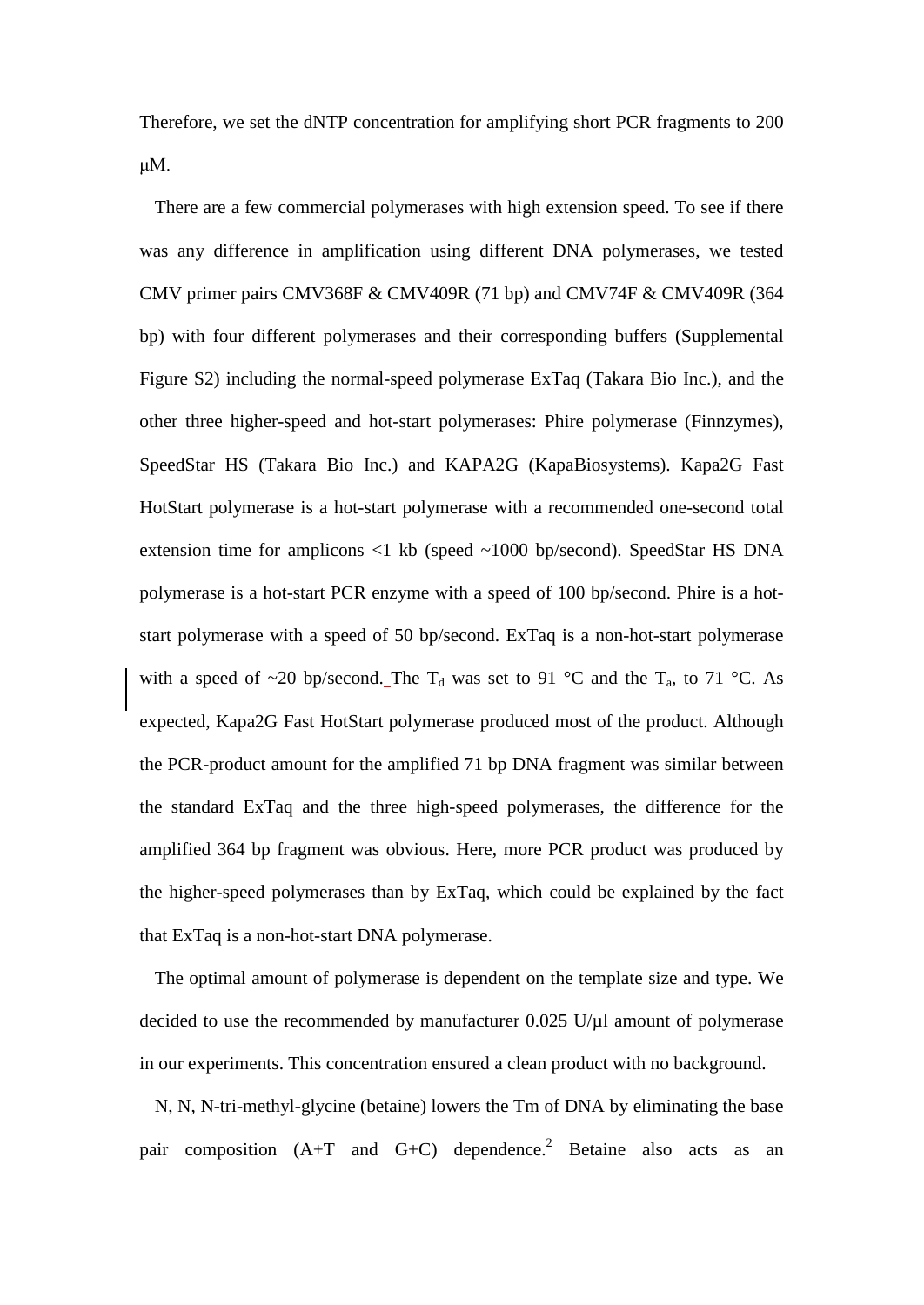osmoprotectant for polymerase, thereby increasing its resistance to denaturation. NMR studies have shown that betaine is a common additive in most commercial PCR optimization kits.<sup>3</sup>As a small N-trimethylated amino acid, betaine carries a total net charge of zero and exists in zwitterionic form at neutral pH. For these reasons we decided to include betaine as an addition to the PCR buffer in order to provide a dynamic coating for the channel walls in the chip.4

For visualization purposes we also included cresol red in our PCR mix. Cresol red was used in amounts up to 0.2 mM (0.008%) in the final concentration, without any PCR inhibition.

Figure S1. Oligo priming at CMV sequence. The selected primer pair (CMV368F and CMV409R) generates PCR product of the size of 71 bp.



**Figure S2**. DNA polymerase comparison. E stands for ExTaq, P - Phire, S - SpeedStar HS, K - Kapa2G Fast HotStart. While there is no obvious advantage of high-speed polymerases for the amplification of short (71 bp) PCR fragment (with the extension time of 20 seconds), the advantage of high-speed polymerases is seen over amplification of longer (primer pairs CMV74F & CMV409R for 364 bp product) PCR fragment.

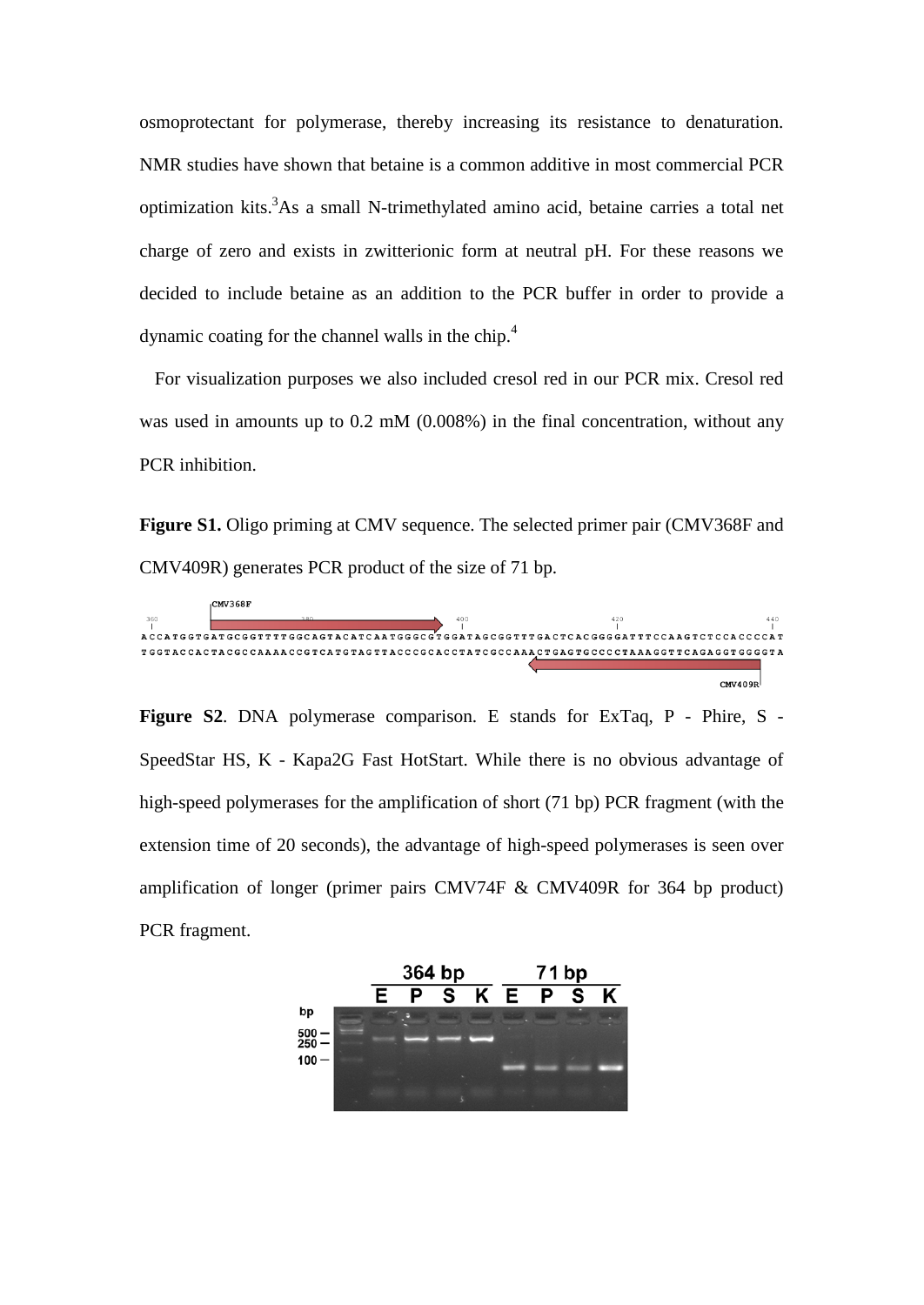**Figure S3.** Amplification strategy for the SRY gene. The selected primer pair (SRY93F and SRY93R) generates PCR product of the size of 93 bp.



## **Figure S4**

(A) The partial view of Pt thermal sensor was enlarged from black dash rectangle of top view;

(B) The chip holder was constructed by PMMA (Poly (methyl methacrylate)) planes with different thicknesses. The heater chip was mounted on upper layer of the holder. A syringe needle was fixed underneath the heater chip and used for compressed air inlet. When performing PCR, the PCR chip was attached tightly on the top-side of heater chip which can be realized by screwing them each other with two press plates.



## **Figure S5**

(A) The state machine composes of two states (I and II) as illustrated in supplemental figure S5A. The state I is for 20 second denaturation step (86 ºC); the state II is for 20 second annealing step (67 °C). When we start the program, the state machine sets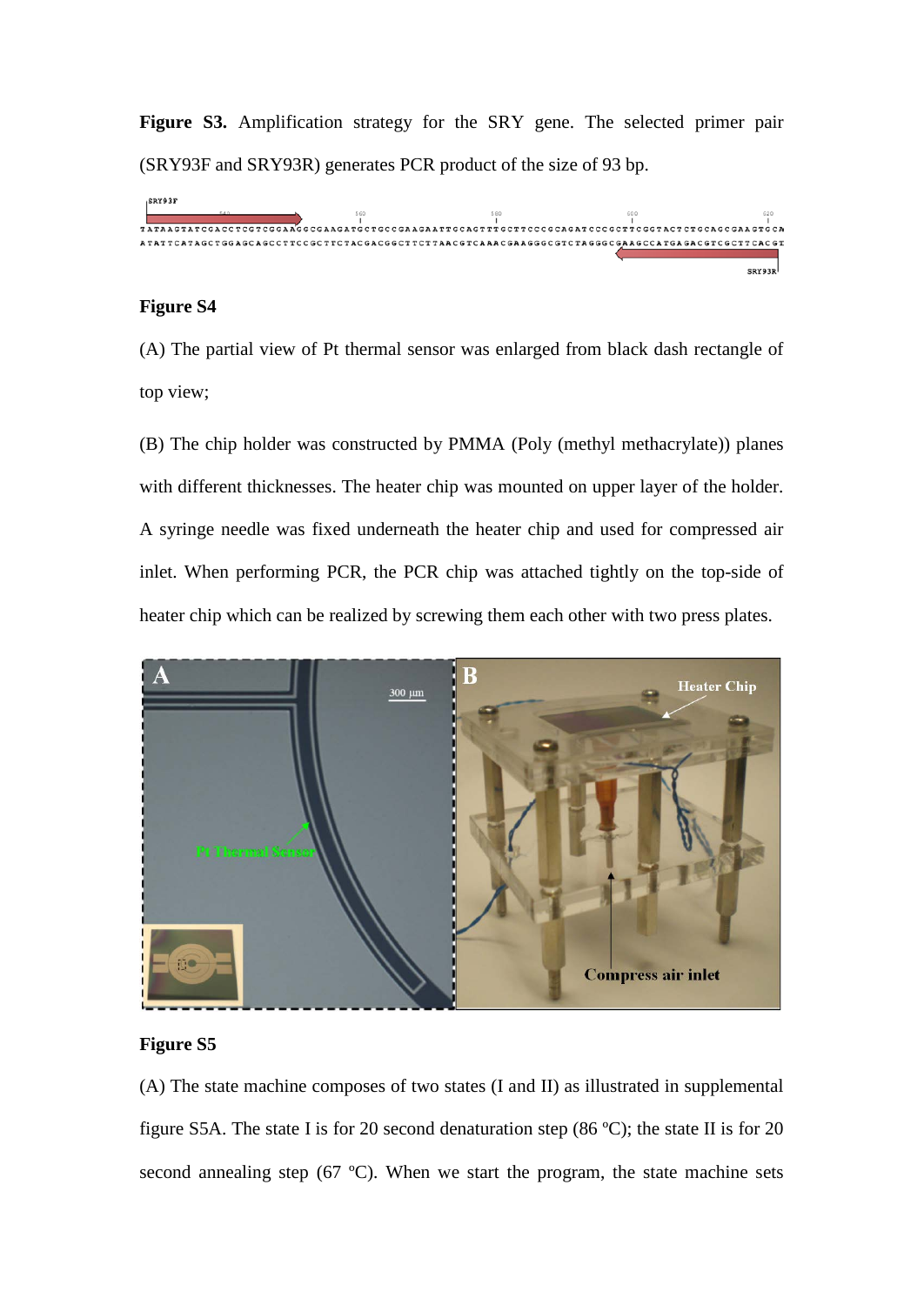target temperature to 86 ºC, the PID controller automatically heats up the temperature to 86 °C. Once  $T_{ms} = T_s$ , it begins 20-second countdown and keeps  $T_s = 86$  °C. Then it goes to state II until finishing countdown. The state machine repeats the process except that  $T_s=86$  °C and when it finishes countdown, it adds one to total cycle and then compare the total cycle to 35. If the total cycle  $=$  35, the state machine stops. Otherwise it goes to state I.

(B) Pt thermal sensor and heater are integrated together on the topside of heater chip for real-time temperature monitoring and heating generation, respectively. When an electrical current is applied to the heater, the temperature rise affects the electrical resistance of the nearby thermal sensor. This electrical resistance variation can be precisely calibrated to determine the corresponding temperature, which can be seen in Figure S5B. From Figure S5B, the resistance of Pt thermal sensor shows a very good linearity to temperature in the whole range (25-100  $^{\circ}$ C, correlation coefficient r = 0.9998). The linear property of the Pt thermal sensor can be fitted to the following equation:

$$
R = R_o \big[ 1 + \alpha (T - T_o) \big]
$$

Where R  $(\Omega)$  is the resistance of the thermal sensor at temperature T (°C), R0  $(\Omega)$  is the resistance of the thermal sensor at initial temperature T0 ( $\degree$ C) and  $\alpha$  is the temperature coefficient resistance (TRC) of the Pt thermal sensor. By linear fit of the data in Figure S5B, the TRC of the Pt thermal sensor is found to be  $3.09 \times 10^{-3}$  °C-1. Once calibrated, the Pt thermal sensor can used to measure the temperature of PCR chamber *in-situ*, based on its own resistance In order to know resistance-temperature relationship, we calibrate our Pt thermal sensor with a commercial 450 μm K-type junction thermocouple. The Pt heater's temperature is different from PCR chamber's since there are two layers of Si between them. Therefore, instead of the Pt heater, we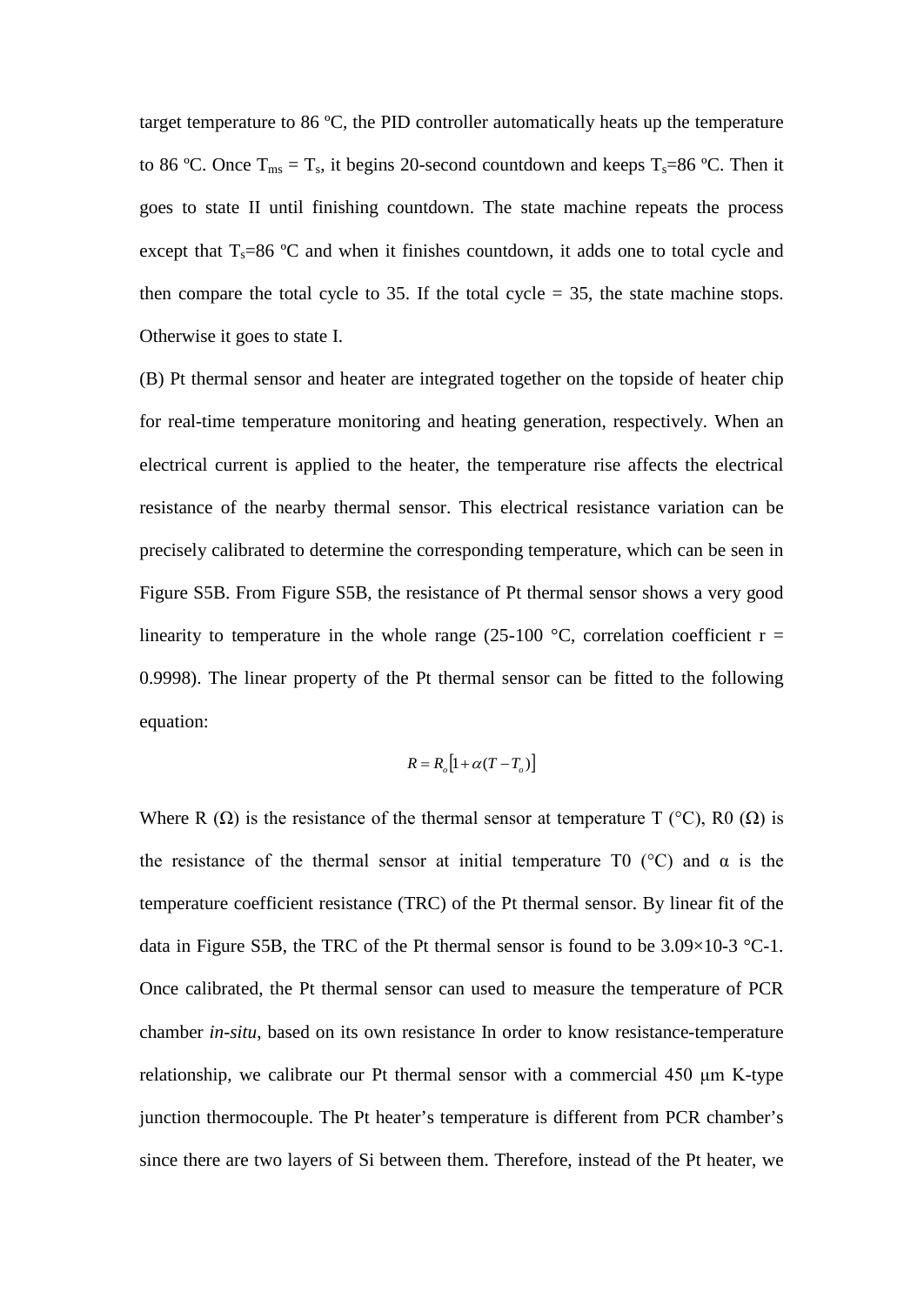should measure and calibrate the temperature in the PCR chamber. To do so, the junction of thermocouple was inserted into PCR chamber thought a hole drilled in the centre of glass layer in a dummy PCR chip. Then we applied different currents to the heater and recorded the temperature of thermal couple and resistance of Pt thermal sensor. The data was plotted in Figure S5B.



## **Figure S6**

To observe the thermal distribution across the PCR chamber area, an infrared IR camera (FLIR Systems, Thermovision A40) was employed to detect both the heat image and the local temperatures. In figure S6, the upper panel is an infrared image showing the thermal distribution of the PCR chip at 86 °C. The lower plot is the local temperature along two lines (L o1 and L 02). The average temperature of two lines is 86°C and the temperature variation is less than 0.3 °C. The thermal distribution round the PCR chamber is uniform and no distinct temperature difference is found from center to edge.